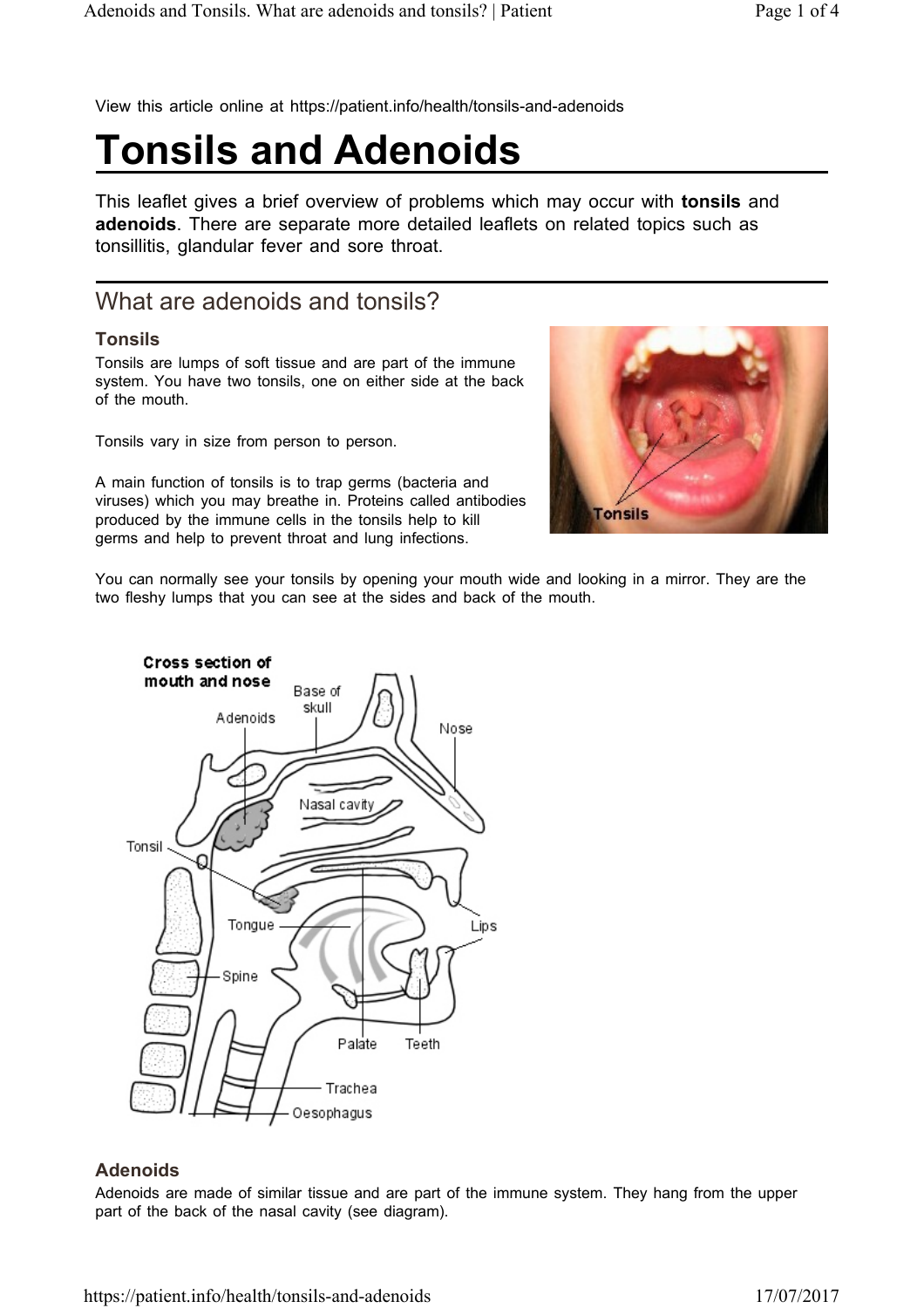Adenoids get bigger after you are born but usually stop growing between the ages of 3 and 7 years.

You cannot see your adenoids. If needed, a doctor can look at the adenoids either by using a light and a small mirror held at the back of the mouth, or by using a small flexible telescope. Occasionally, an X-ray is done to determine the size of the adenoids.

Like tonsils, adenoids help to defend the body from infection. They trap bacteria and viruses which you breathe in through your nose. They contain cells and antibodies of the immune system to help prevent throat and lung infections.

Although tonsils and adenoids may help to prevent infection, they are not considered to be very important. The body has other means of preventing infection and fighting off bacteria and viruses. In fact, the adenoids tend to shrink after early childhood and by the teenage years they often almost disappear completely. Generally, you can have your tonsils and adenoids removed without increasing your risk of infection.

### Some problems associated with tonsils

#### **Tonsillitis**

Tonsillitis is an infection of the tonsils. A sore throat is the common symptom. In addition, you may also have:

- A cough.
- A high temperature (fever).
- A headache.
- Pain on swallowing.
- Tiredness.
- A feeling of wanting to be sick (nausea).
- Swollen neck glands.

Pus may appear as white spots on the enlarged tonsils. Symptoms typically get worse over 2-3 days and then gradually go, usually within a week. Most cases of tonsillitis are caused by viruses, some are caused by germs (bacteria). See separate leaflet called Tonsillitis for more details.

#### **Glandular fever (infectious mononucleosis)**

Infectious mononucleosis is caused by the Epstein-Barr virus. It tends to cause a severe bout of tonsillitis in addition to other symptoms. See separate leaflet called Glandular Fever (Infectious Mononucleosis) for more details.

#### **Quinsy**

This is also known as peritonsillar abscess. An abscess is a collection of pus. Quinsy is an uncommon condition where an abscess develops next to a tonsil, due to a bacterial infection. It usually develops just on one side. It may follow an episode of tonsillitis or may arise on its own. The tonsil on the affected side may be swollen or look normal. However, it is pushed towards the midline as pus forms and the abscess next to the tonsil gets bigger and bigger. Quinsy is very painful and can make you feel very unwell. It is treated with antibiotic medicines; however, the pus also often needs to be drained with a small operation.

#### **Cancer of the tonsil**

This is a rare cancer. It is more common in smokers and those who drink a lot of alcohol.

### Do I need my tonsils taken out?

You may be advised to have your tonsils removed in certain situations. In particular:

• If you have frequent and severe bouts of tonsillitis. This usually means: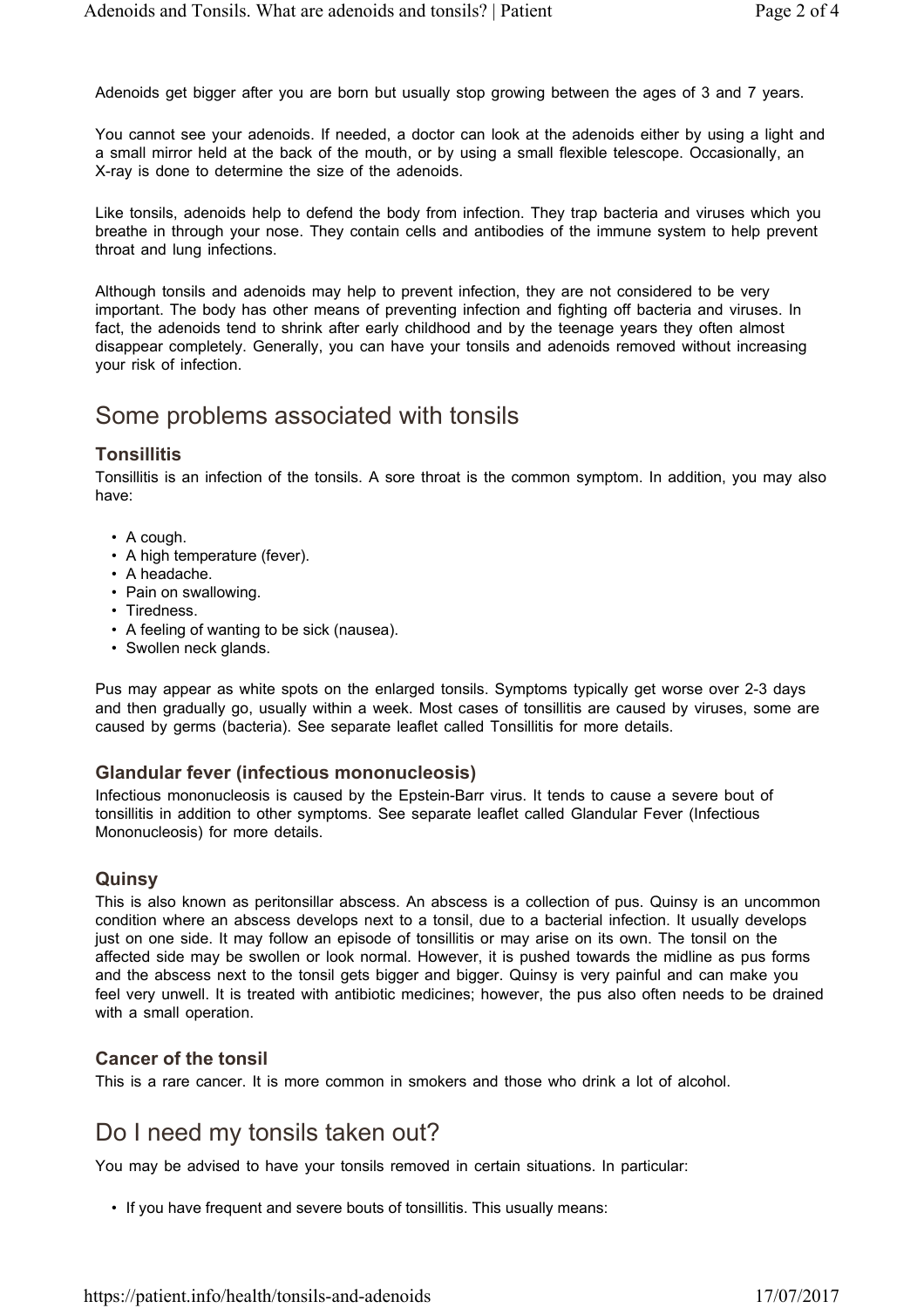- Seven or more episodes of tonsillitis in the preceding year; or
- Five or more such episodes in each of the preceding two years; or
- Three or more such episodes in each of the preceding three years; and
- The bouts of tonsillitis affect normal functioning. For example, they are severe enough to make you need time off from work or from school.

The adenoids may also be removed at the same time for this reason. Throat infections are not totally prevented if the tonsils are removed. However, there is a good chance that their number and severity will be reduced. Also, the risk of developing quinsy is reduced. Many people say they generally feel better in themselves after having their tonsils removed if they previously had frequent bouts of tonsillitis.

- If you have large tonsils that are partially obstructing your airway, this may be a contributing factor to a condition called obstructive sleep apnoea syndrome. See separate leaflet called Obstructive Sleep Apnoea for more details.
- If you develop cancer of the tonsil.

# Some problems associated with adenoids

Swollen or enlarged adenoids are common in children. Causes include:

- Infections with germs (viruses or bacteria). Once an infection clears, the swelling often goes down but sometimes the adenoids remain enlarged.
- Allergies.

Often there is no apparent cause.

# What are the symptoms of swollen, enlarged adenoids?

Swollen adenoids may not cause any symptoms or problems. However, symptoms may develop in some cases, especially if the adenoids become very large. Possible symptoms include the following:

- Breathing through the nose may be noisy or rattly. This may become worse and cause difficulty breathing through the nose. The child then mainly mouth breathes.
- A constantly runny nose.
- Snoring at night. In severe cases sleep may be disrupted by the blocked nose and there is difficulty with breathing.
- Swollen adenoids may block the entrance of the Eustachian tube. This is the tube that goes from the back of the nose to the middle ear. It normally allows air to get into the middle ear. If this tube is blocked it may contribute to the formation of glue ear (fluid in the middle ear). See separate leaflet called Glue Ear for more details*.*

# What is the treatment for enlarged adenoids?

In most cases no treatment is needed. Often the symptoms are mild but may flare up during a cold or throat infection. Adenoids normally gradually shrink in later childhood and usually almost disappear by the teenage years. So symptoms tend to clear with time.

If symptoms are severe then a doctor may consider removing the adenoids. For example, if a child regularly has difficulty sleeping or disrupted night-time sleep due to a blocked nose. Also, some children with glue ear may benefit from removal of their adenoids.

## A note about removing the tonsils and/or adenoids

Several years ago, operations to remove tonsils and adenoids were very common. These operations are done less commonly these days and the main indications for them being advised are discussed above. As with all operations, there is a risk involved with surgery.